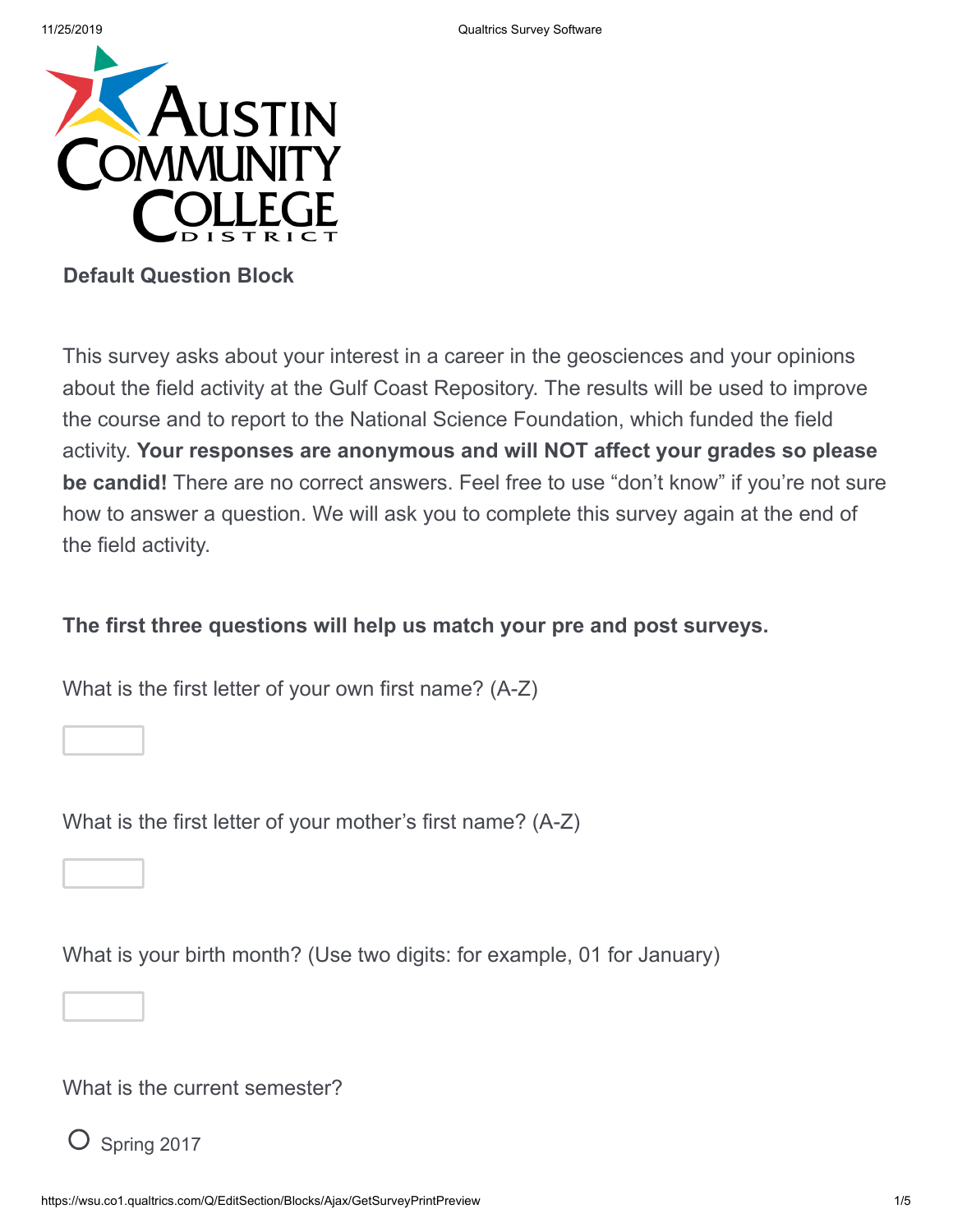- ◯ Fall 2017
- Spring 2018
- ◯ Fall 2019

Which course are you currently taking?

- GEOL 1445
- GEOL 1301

## **The next questions ask about your plans for the future.**

What is the highest degree you intend to achieve?

- Associate's degree
- Bachelor's degree
- Master's degree
- O Doctorate
- $\bigcirc$  Other, please specify:
- O Don't know

Have you declared (or do you intend to declare) a major in the geosciences or another field in science, technology, engineering or math (STEM)?

- Yes, Geoscience major
- Yes, other STEM major
- O No
- O Don't know

How confident are you in your ability to perform well in the courses within your major?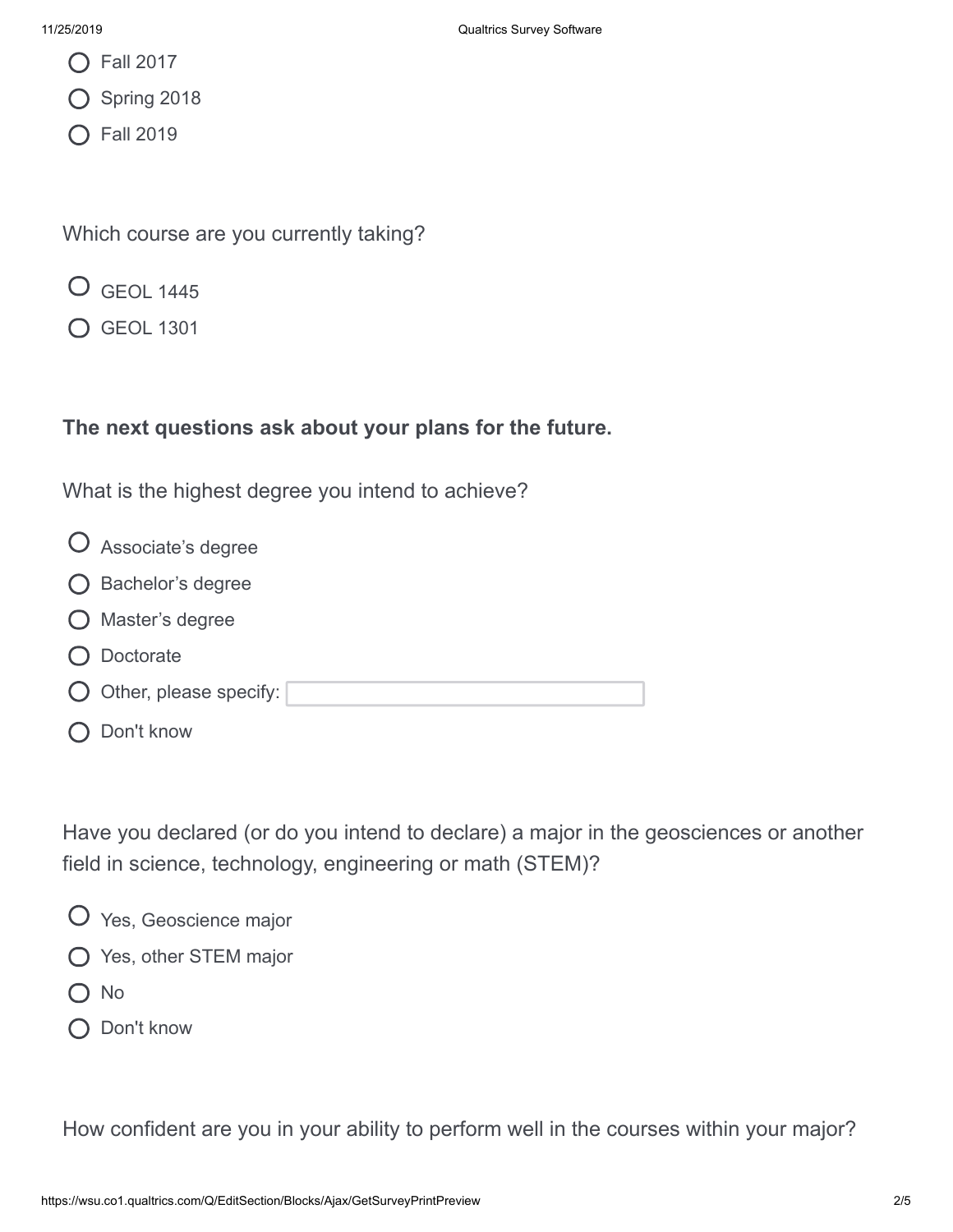- Extremely confident
- Very confident
- O Somewhat confident
- $O$  Not very confident
- $\bigcirc$  Not at all confident
- O Don't know

To what extent do you plan to complete the following degrees or pursue the following careers?

|                                                                                                                         | Definitely | Probably               | <b>Possibly</b> | Probably<br><b>Not</b> | Definitely<br><b>Not</b> | Don't<br>know |
|-------------------------------------------------------------------------------------------------------------------------|------------|------------------------|-----------------|------------------------|--------------------------|---------------|
| I plan to complete a<br>Geoscience degree.                                                                              |            |                        |                 |                        |                          |               |
| I plan to have a<br>Geoscience career.                                                                                  |            | $\left( \quad \right)$ |                 |                        |                          |               |
| I plan to complete a<br>degree in a science,<br>technology,<br>engineering, or math<br>field, OTHER than<br>Geoscience. |            |                        |                 |                        |                          |               |
| I plan to have a career<br>in a science,<br>technology,<br>engineering, or math<br>field, OTHER than<br>Geoscience.     |            |                        |                 |                        |                          |               |

For each item below, rate your knowledge.

|                                                                              | <b>Very Poor</b> | Poor | Fair | Good | <b>Excellent</b> | Don't<br>Know |
|------------------------------------------------------------------------------|------------------|------|------|------|------------------|---------------|
| The relationship<br>between the oceanic<br>crust and the Earth<br>processes. |                  |      |      |      |                  |               |
| Overall knowledge and<br>skills in Geoscience.                               |                  |      |      |      |                  |               |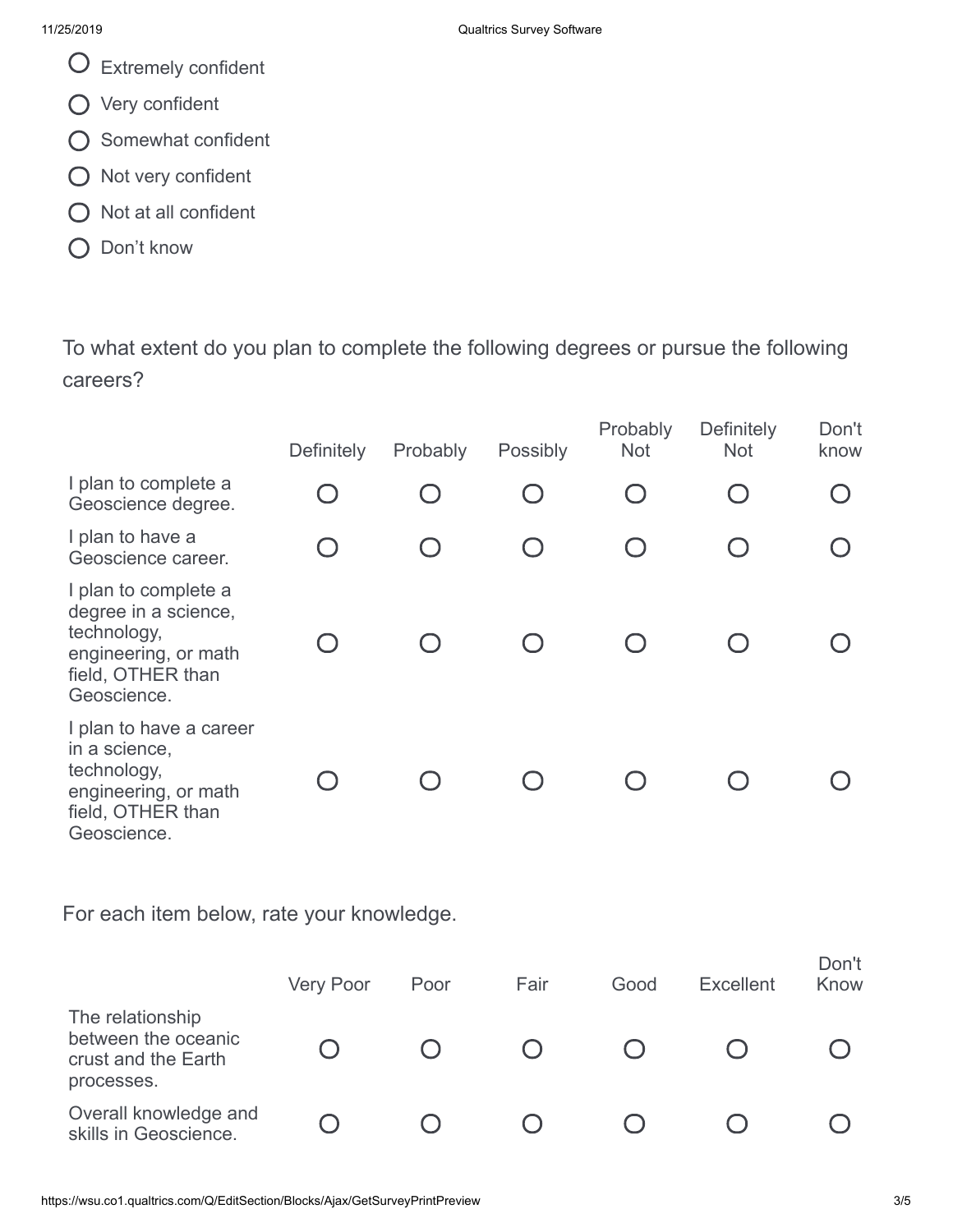#### 11/25/2019 Qualtrics Survey Software

|                                                                     | <b>Very Poor</b> | Poor | Fair | Good | <b>Excellent</b> | Don't<br>Know |
|---------------------------------------------------------------------|------------------|------|------|------|------------------|---------------|
| Awareness of<br>Geoscience career<br>opportunities.                 |                  |      |      |      |                  |               |
| Awareness of<br>Geoscience jobs in<br>your local area.              |                  |      |      |      |                  |               |
| How to move from two-<br>year college to a<br>career in Geoscience. |                  |      |      |      |                  |               |

## **Block 1**

# **Demographics**

What is your gender?

- O Male
- O Female
- $\bigcirc$  Prefer not to say

What would you say best describes your ethnicity? (You can check more than one)

| White                            |
|----------------------------------|
| African American/Black           |
| Hispanic/Latino/a                |
| Asian                            |
| Filipino/a                       |
| <b>Pacific Islander</b>          |
| American Indian or Alaska Native |
| <b>Multiple Ethnicities</b>      |
| Other, please specify:           |